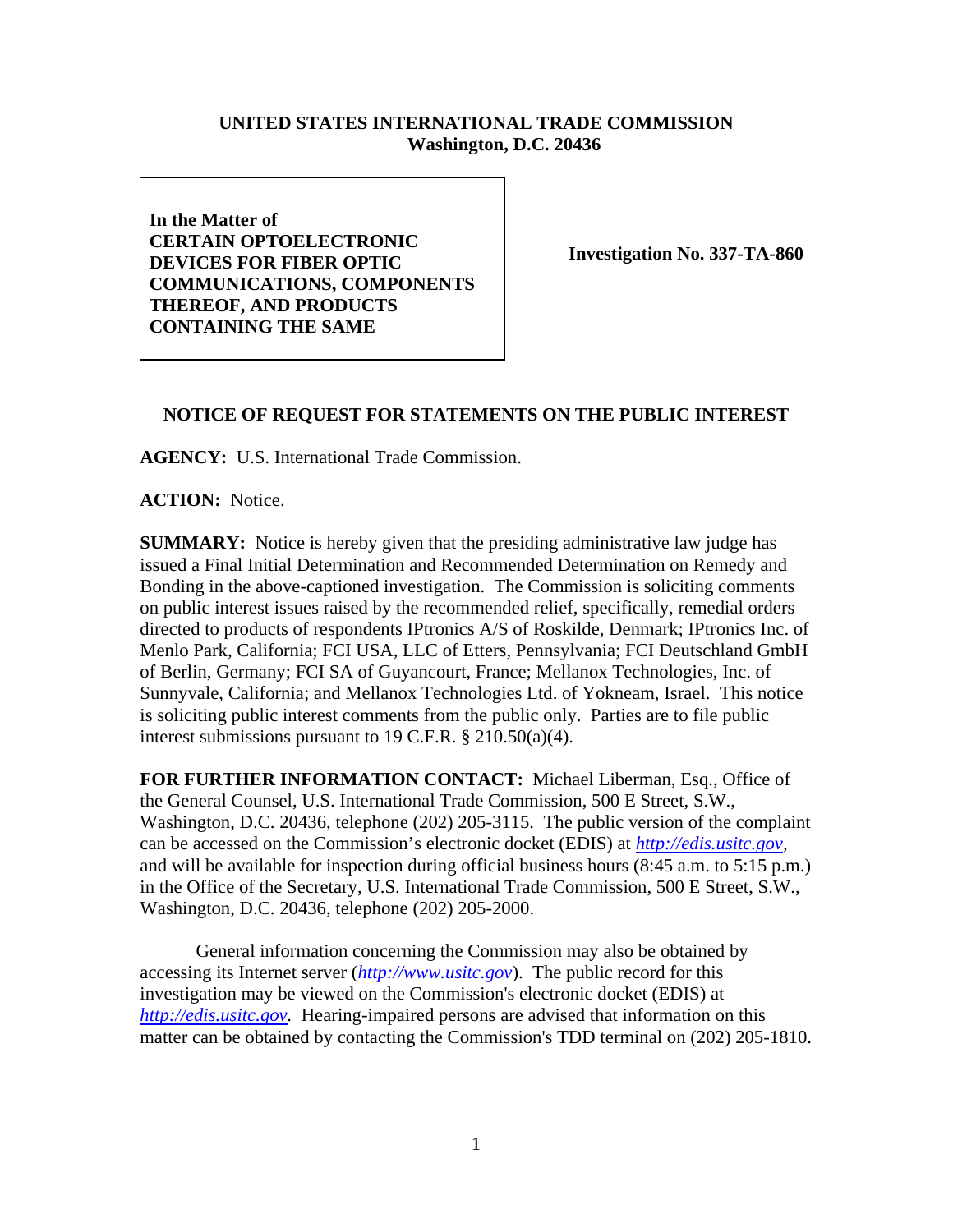**SUPPLEMENTARY INFORMATION:** Section 337 of the Tariff Act of 1930 provides that if the Commission finds a violation it shall exclude the articles concerned from the United States:

> unless, after considering the effect of such exclusion upon the public health and welfare, competitive conditions in the United States economy, the production of like or directly competitive articles in the United States, and United States consumers, it finds that such articles should not be excluded from entry.

19 U.S.C. § 1337(d)(1). A similar provision applies to cease and desist orders. 19 U.S.C.  $§$  1337(f)(1).

The Commission is interested in further development of the record on the public interest in these investigations. Accordingly, members of the public are invited to file submissions of no more than five (5) pages, inclusive of attachments, concerning the public interest in light of the administrative law judge's Recommended Determination on Remedy and Bonding issued in this investigation on December 13, 2013. Comments should address whether issuance of a limited exclusion order and a cease and desist order in this investigation would affect the public health and welfare in the United States, competitive conditions in the United States economy, the production of like or directly competitive articles in the United States, or United States consumers.

In particular, the Commission is interested in comments that:

- (i) explain how the articles potentially subject to the recommended orders are used in the United States;
- (ii) identify any public health, safety, or welfare concerns in the United States relating to the recommended orders;
- (iii) identify like or directly competitive articles that complainant, its licensees, or third parties make in the United States which could replace the subject articles if they were to be excluded;
- (iv) indicate whether complainant, complainant's licensees, and/or third party suppliers have the capacity to replace the volume of articles potentially subject to the recommended exclusion order and/or a cease and desist order within a commercially reasonable time; and
- (v) explain how the limited exclusion order would impact consumers in the United States.

Written submissions must be filed no later than by close of business on January 13, 2014.